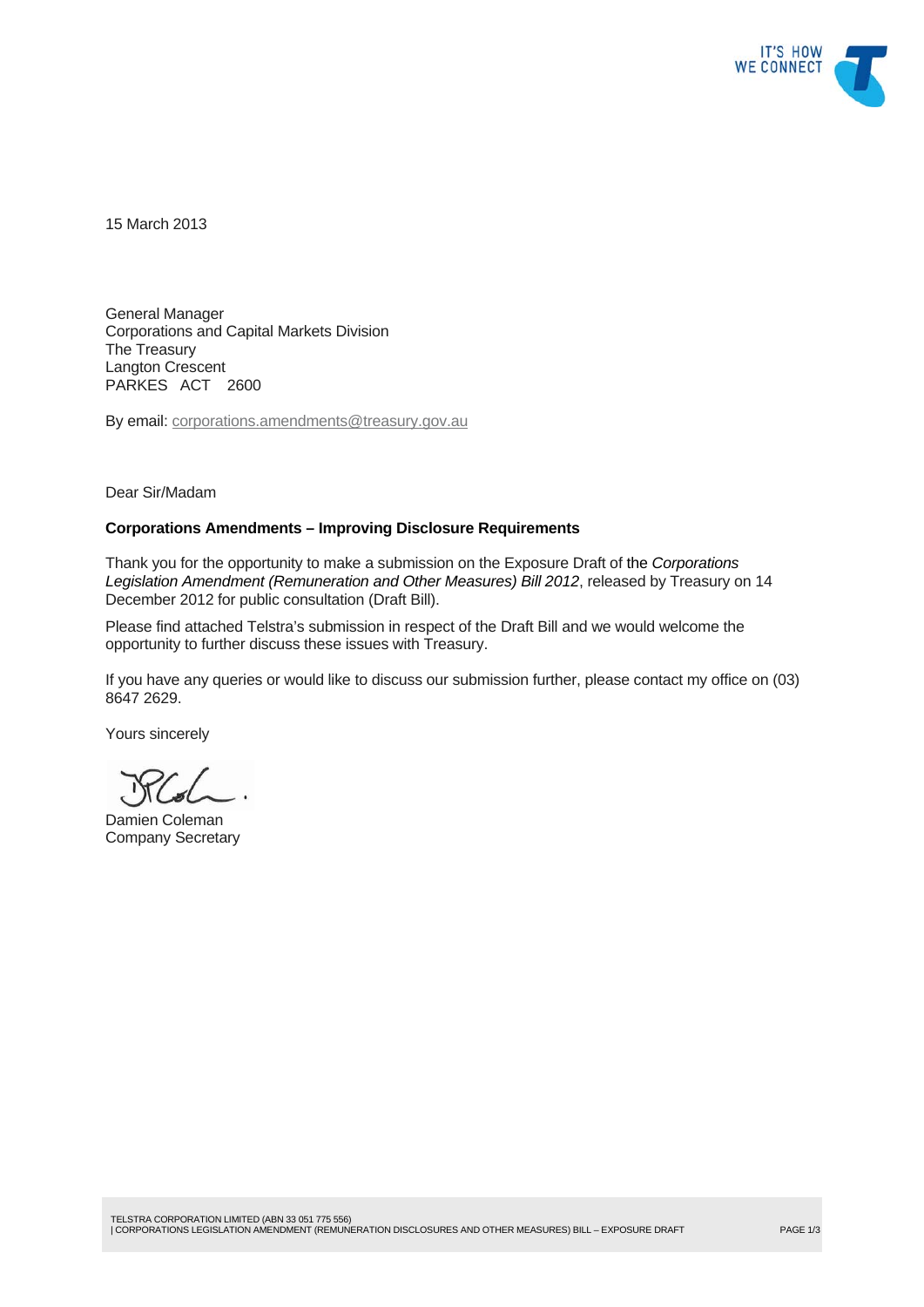

# **Exposure Draft of the Corporations Legislation Amendment (Remuneration and Other Measures) Bill 2012 ('Draft Bill')**

# **Submission by Telstra Corporation Limited**

The Draft Bill contains reforms in the following two areas: (1) the test for payment of dividends; and (2) disclosure of executive remuneration.

In relation to the first area, Telstra welcomes the clarifications provided by the Draft Bill regarding the Corporations Act test for the payment of dividends.

In respect of the second area, Telstra wishes to make the following comments on key aspects of the proposed reforms.

### **General Comments**

Telstra supports the underlying policy objective of proposed measures in the Draft Bill aimed at providing clearer and more transparent disclosure of executive pay, to enhance shareholder understanding of company remuneration arrangements. In particular, we support the measures aimed at simplifying remuneration reports by removing unnecessary (or duplicative) disclosure requirements relating to the value of lapsed options and the percentage of remuneration that consists of options.

While the simplifications embodied in the Draft Bill are supported by Telstra, we would welcome a broader review of current reporting requirements being conducted, with a view to deleting duplication and further simplifying existing reporting requirements (for example by improving and streamlining the existing disclosures rather than adding additional requirements), to provide a simpler, more effective reporting framework for shareholders. We refer to previous submissions to the Corporations and Markets Advisory Committee (CAMAC) by industry bodies and corporates (including Telstra) on this subject (most recently in relation to the CAMAC discussion paper on 'The AGM and Shareholder Engagement').

In addition, we are concerned that certain aspects of the new disclosure requirements lack sufficient clarity and may cause confusion for shareholders, contrary to the underlying policy objective of the Draft Bill. In this regard, Telstra wishes to comment on the following key areas:

### **Disclosure of 'past pay', 'present pay' and 'future pay'**

The Draft Bill proposes a new requirement to disclose remuneration 'outcomes' for key management personnel (KMP) in the following three categories: (a) the amount that was granted before the start of the year and paid during the year ('past pay'); (b) the amount that was granted and paid during the year ('present pay'); and (c) the amount granted but not yet paid during the year ('future pay').

Telstra is supportive of measures to assist shareholders in understanding the elements of executive remuneration and the basis upon which executive remuneration and benefits have 'crystallised' for a particular year. We note that some corporates (such as Telstra) include voluntary information in their remuneration reports to provide shareholders with greater insight regarding actual pay and benefits received by KMP. However, we are concerned that the disclosure of remuneration 'outcomes' in the manner currently contemplated in the Draft Bill could lead to confusion for shareholders and other readers of the report, and increase the length and complexity of remuneration reports, as follows:

- *Double counting:* The requirement to disclose 'past pay', 'present pay' and 'future pay' would result in the same remuneration being double counted in successive remuneration reports. This could be confusing for shareholders without detailed and complicated explanations being provided, adding to the length and complexity of the remuneration report.
- *Disclosure of STI payments:* Under the new requirements, STI cash payments that are earned in respect of the financial year being reported on, but not paid until just after the finalisation of accounts, would be disclosed as 'future pay'. This results in the potential loss of the link between current year performance and executive remuneration outcomes and is likely to cause confusion for shareholders. If enacted as currently proposed, companies are likely to need to include additional explanation (again adding to the length and complexity of the report) to enable shareholders to understand that a portion of 'future pay' is directly linked to current year performance. For this reason, it is suggested that the definition of 'present pay' should be amended to include STI cash payments earned in respect of the financial year being reported on. In addition, further clarification regarding any deferred component of STI payments (for instance in the form of restricted shares)